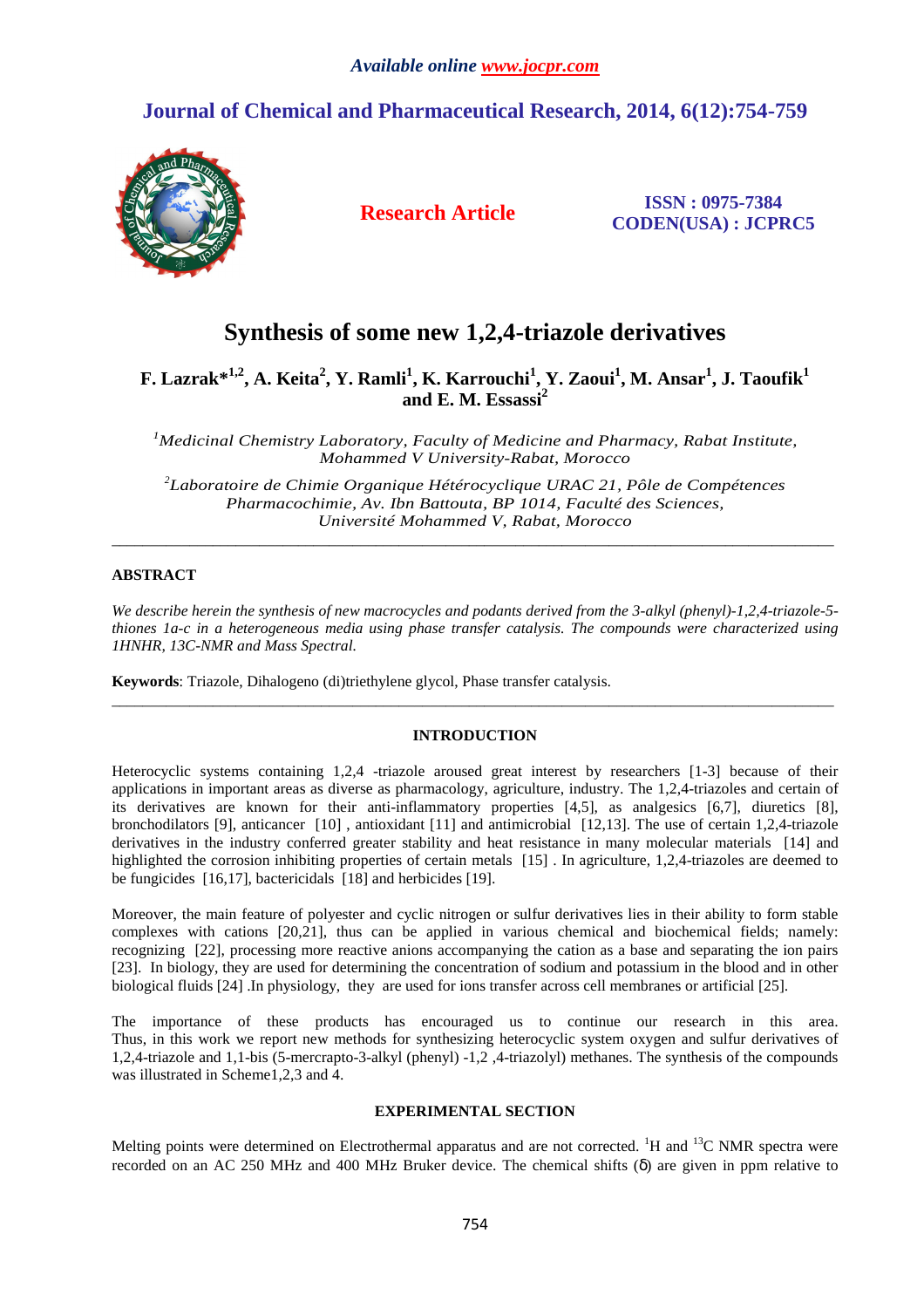tetramethylsilane (TMS) taken as internal standard. Mass spectra was recorded on a Perkin Elmer Sciex API 100 and Varian MAT 311A ( Paul Sabatier University in Toulouse).

*\_\_\_\_\_\_\_\_\_\_\_\_\_\_\_\_\_\_\_\_\_\_\_\_\_\_\_\_\_\_\_\_\_\_\_\_\_\_\_\_\_\_\_\_\_\_\_\_\_\_\_\_\_\_\_\_\_\_\_\_\_\_\_\_\_\_\_\_\_\_\_\_\_\_\_\_\_*

#### **RESULTS AND DISCUSSION**

#### **Synthesis of dialkyl(diphényl)-ditriazolo-1,3-dithia-8,11-dioxa-5,14-diaza-15-couronne-6: 3a-c – 4a-c :**

To a solution of alkyl-1,2,4-triazole-5-thione (0,008 mole) **1a-c** and dibromometahne (0,004 mol) in dimethylformamide (60 ml), potassium carbonate (0,016 mol) and (0,0008 mole) of the benzyltriethyl ammonium chloride BTEAC (catalyst) were added. The mixture was stirred at room temperature for 24hr. The solution was filtered and the filtrate was evaporated. The residue was recristallized from ethanol to give product **2a, 2b or** chromatographed over silica gel using a mixture of (hexane/ethyl acetate: 70/30) as eluant to give **2c.** 

Then to a solution of 1,1-bis(5-mercapto-3-alkyl(phenyl)-1,2,4-triazolyl) methane (0,008 mole) **2a-c** and dichlorotriethylene glycol (0,008 mole), potassium carbonate (0,016 mol) and (0,0008 mole) of the benzyltriethyl ammonium chloride BTEAC (catalyst) were added. The mixture was stirred for 24h at 303K, then filtered and dried. The crude material was chromatographed over alumina gel using a mixture of (hexane/ethyl acetate: 70/30) as eluant to give **3a, 3c, 4a, 4c** or silica gel using a mixture of (hexane/ethyl acetate: 60/40) as eluant to give **3b, 4b.** 



**Scheme 1: Synthèse des dialkyl(diphényl)-ditriazolo-1,3-dithia-8,11-dioxa-5,14-diaza-15-couronne-6: 3a-c – 4a-c** 



**Scheme 2: Synthesis of 1,5-bis(5-mercapto-3-méthyl(phényl)-1,2,4-triazolyl) diéthyleneglycol et du 1,8-bis(5-mercapto-3-alkyl(phenyl)- 1,2,4-triazolyl) triethyleneglycol : 5b-c, 6a-c**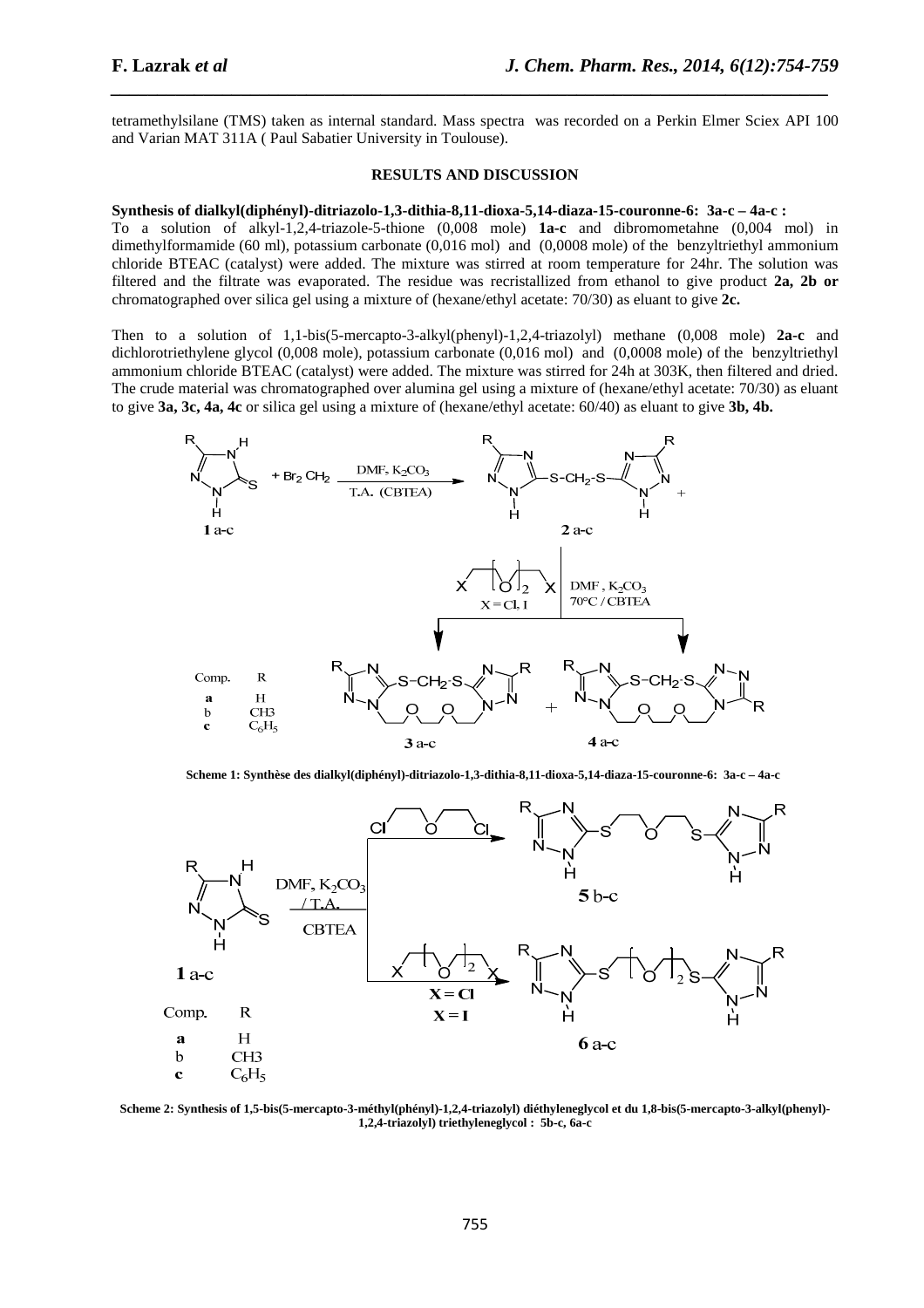#### **Synthesis of 1,5-bis(5-mercapto-3-méthyl(phényl)-1,2,4-triazolyl) diéthylèneglycol et du 1,8-bis(5-mercapto-3 alkyl(phényl)-1,2,4-triazolyl) triéthylèneglycol : 5b-c, 6a-c :**

*\_\_\_\_\_\_\_\_\_\_\_\_\_\_\_\_\_\_\_\_\_\_\_\_\_\_\_\_\_\_\_\_\_\_\_\_\_\_\_\_\_\_\_\_\_\_\_\_\_\_\_\_\_\_\_\_\_\_\_\_\_\_\_\_\_\_\_\_\_\_\_\_\_\_\_\_\_*

To a solution of thioure (0,008 mole) **1a-c** and dihalogenodiéthylèneglycol or dihalogenotriethylene glycol (0,004 mole), in dimethylformamide (40 ml), potassium carbonate (0,016 mol) and (0,0008 mole) of the benzyltriethyl ammonium chloride BTEAC (catalyst) were added. The mixture was stirred at room temperature for 24hr. The solution was filtered, the filtrate was evaporated. The residue was chromatographed over silica gel using a mixture of (ethyl acetate) as eluant to give **5b, 6a, 6b** and (hexane/ethyl acetate: 70/30) as eluant to give **5c, 6c** 

#### **Synthesis of 1,2,4-triazolo[2,3-h]-7,9-thiaza-11-couronne-4 : 7a, 3-phényl-1,2,4-triazolo[2,3-h]-7,9-thiaza-11 crown-4 : 7c4, 17-dithia-8,15-diaza-bis[3-phényl -1,2,4-triazolo][3,2-e][2,3-o]- crown -8 : 8c**

To a solution of  $1,2,4$  – triazole-5-thione  $(1.01 \text{ g}, 0.01 \text{ mol})$  and dichlorotriethylene glycol  $(1.87 \text{ g},0.01 \text{ mol})$  in dimethylformamide (60 ml) , potassium carbonate ( 4.15 g, 0.03 mol) were added. The mixture was stirred for 24h at 303K, then filtered and dried. The residue was extracted by chromatography over silica gel or alumina gel, using (ethyl acetate) as eluant to give **7a,** (hexane/ ethyl acetate: 75/25) as eluant to give **7c** and **8c**



**Scheme 3: Synthesis of 1,2,4-triazolo[2,3-h]-7,9-thiaza-11-crown-4 :7a, 3-phényl-1,2,4-triazolo[2,3-h]-7,9-thiaza-11-crown-4 : 7c, 4,17-dithia-8,15-diaza-bis[3-phényl -1,2,4-triazolo][3,2-e][2,3-o]- crown -8 : 8c**



**Scheme 4: Synthesis of 4,17-dithia-8,15-diaza-bis[3-phényl -1,2,4-triazolo][3,2-e][2,3-o]- crown -8 : 8c** 

The data of physical characteristics and the spectral data (<sup>1</sup>H NHR, <sup>13</sup> C-NMR and Masse Spectra) of synthesized compounds are listed below.

#### **1,1-bis(5-mercapto-3-H-1,2,4-triazolyl)methane (2a)**

Yield 50%(solid); M.p. 120-121°C; 1H – NMR (250 MHz, d<sub>6</sub>-DMSO,  $\delta$ (ppm)):  $\delta$  = 4.85 (2H, S-CH<sub>2</sub>.S), 8.49 (2H, CH Triazole ); 13 C-NMR(400 MHz,  $d_6$ -DMSO,  $\delta$ (ppm)):  $\delta$  = 34.64 (S-CH<sub>2</sub>), 146.11 (C3-H), 156.12 (C5 triazole).

#### **1,1-bis(5-mercapto-3-methyl-1,2,4-triazolyl)methane (2b)**

Yield 82%(solid); M.p. 243-244°C; 1H – NMR (250 MHz,  $d_6$ -DMSO,  $\delta$ (ppm)):  $\delta = 4.73(2H, S-CH_2-S), 2.31(6H, S-CH_2-S)$ CH<sub>3</sub>); 13 C-NMR(400 MHz, d<sub>6</sub>-DMSO,  $\delta$ (ppm)):  $\delta = 32.25$  (S-CH<sub>2</sub>), 11.79 (CH<sub>3</sub>), 154.59 (C3-CH<sub>3</sub>), 156.82 (C5triazole).

#### **1,1-bis(5-mercapto-3-phenyl-1,2,4-triazolyl)methane (2c)**

Yield 60%(solid); M.p. 200-201°C; 1H – NMR (250 MHz, d<sub>6</sub>-DMSO,  $\delta$ (ppm)):  $\delta = 5.04(2H, S\text{-CH}_2-S)$ , 7.48-8.16(10H, Ar-CH); 13 C-NMR(400 MHz,  $d_6$ -DMSO,  $\delta$ (ppm)):  $\delta = 35.17$  (S-CH<sub>2</sub>), 125.93, 128.88, 129.50 (Ar-CH).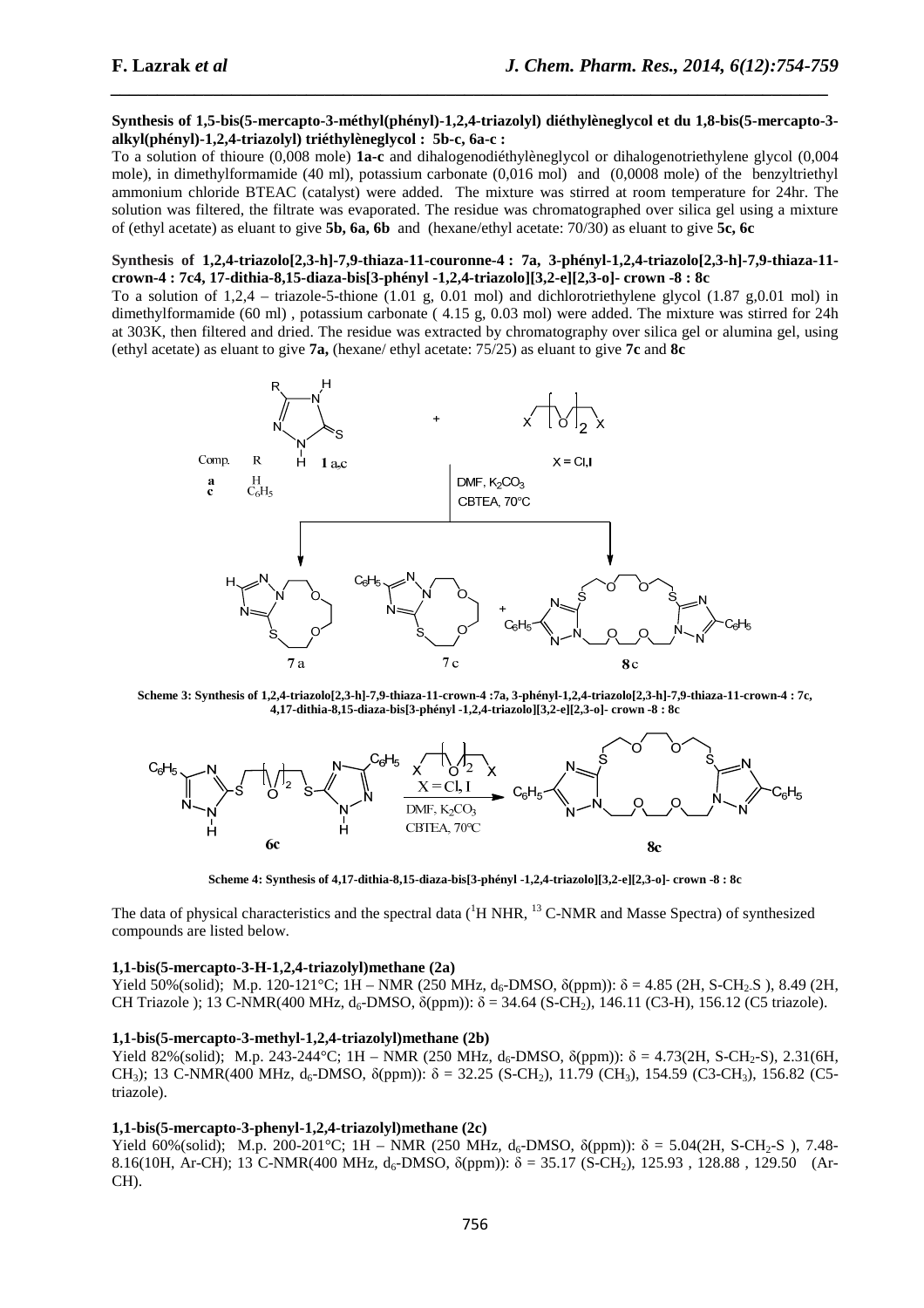# **2,15-H-ditriazolo-1,3-dithia-8,11-dioxa-5,14-diaza-15-couronne-6 (3a)**

Yield 30%(solid); M.p. (huile);  $1H - NMR$  (250 MHz,  $d_6$ -DMSO,  $\delta$ (ppm)):  $\delta = 5.05(2H, S-CH_2-S)$ , 4.17 (4H, N-CH2), 3.83(4H, CH2-O), 3.57( 4H, OCH2), 7.83(2H, C-H Triazole).

*\_\_\_\_\_\_\_\_\_\_\_\_\_\_\_\_\_\_\_\_\_\_\_\_\_\_\_\_\_\_\_\_\_\_\_\_\_\_\_\_\_\_\_\_\_\_\_\_\_\_\_\_\_\_\_\_\_\_\_\_\_\_\_\_\_\_\_\_\_\_\_\_\_\_\_\_\_*

# **2,15-dimethyl ditriazolo-1,3-dithia-8,11-dioxa-5,14-diaza-15-couronne-6 (3b)**

Yield 45%(solid); M.p. 188-189°C; 1H – NMR (250 MHz, d<sub>6</sub>-DMSO,  $\delta$ (ppm)):  $\delta$  = 5.00 (2H, S-CH<sub>2</sub>-S), 4.08(4H, N-CH2), 4.02(4H, CH2-O), 3.51(4H, OCH2), 2.36(6H CH3); 13 C-NMR(400 MHz, d6-DMSO, δ(ppm)): δ = 14.22  $(CH_3)$ , 38.92 (CH<sub>2</sub>-S), 48.05 (CH<sub>2</sub>-N), 69.25 ,70.58 (CH<sub>2</sub>-), 151.22, 161.34 (Cq).

# **2,15-diphenyl ditriazolo-1,3-dithia-8,11-dioxa-5,14-diaza-15-couronne-6 (3c)**

Yield 70%(solid); M.p. 156-157°C; 1H – NMR (250 MHz, d<sub>6</sub>-DMSO,  $\delta$ (ppm)):  $\delta$  = 5.21 (2H, S-CH<sub>2</sub>-S), 4.17(4H, N-CH2), 3.85(4H, CH2-O), 3.45(4H, OCH2) , 7.23-8.15 (10H, Ar-CH); 13 C-NMR(400 MHz, d6-DMSO, δ(ppm)):  $\delta$  = 39.51 (CH<sub>2</sub>-S), 48.47 (CH<sub>2</sub>-N), 69.36, 70.61 (CH<sub>2</sub>-O), 126.33, 128.59, 129.34 (Ar-CH) ; 130.94, 152.19, 162.46 (Cq); MS:  $m/z = 481$  [M+H]+.

# **3,15-H- ditriazolo-1,3-dithia-8,11-dioxa-5,14-diaza-15-couronne-6 (4a)**

Yield 10%(solid); M.p. (huile);  $1H - NMR$  (250 MHz,  $d_6$ -DMSO,  $\delta(ppm)$ ):  $\delta = 4.77$  (2H, S-CH<sub>2</sub>-S), 4.13-4.21 (4H, N1-CH2, N4-CH2), 3.60-3.76 (4H, O-CH2CH2N1, O-CH2CH2N4) 3.44 (4H, O-CH2), 7.86 (1H, C–H Triazole) 7.93(1H, C–H Triazole); 13 C-NMR(400 MHz, d6-DMSO, δ(ppm)): δ = 36.56 (CH2-S), 48.78, 50.08 (CH2-N), 68.19 , 68.73, 70.58 ,71.09 (CH2-O), 149.40, 151.51 (CH triazole) , 158.20 ,159.99 (Cq).

# **3,15-dimethyl- ditriazolo-1,3-dithia-8,11-dioxa-5,14-diaza-15-couronne-6 (4b)**

Yield 15%(solid); M.p. 140-141°C; 1H – NMR (250 MHz, d<sub>6</sub>-DMSO,  $\delta$ (ppm)):  $\delta$  = 4.70 (2H, S-CH<sub>2</sub>-S), 4.06-4.15 (4H, N1-CH2N4-CH2), 3.56-3.98 (4H, O-CH2CH2N1, O-CH2CH2N4) , 3.50 (4H, O-CH2), 2.34 (3H, CH3), 2.36  $(3H, CH_3)$ ; 13 C-NMR(400 MHz, d<sub>6</sub>-DMSO,  $\delta(ppm)$ ):  $\delta = 11.97$  (CH<sub>3</sub>), 14.07 (CH<sub>3</sub>), 37.91 (CH<sub>2</sub>-S), 48.02, 48.67 (CH2-N), 68.41, 68.86,70.47, 70.63 (CH2-O), 150.39 , 154.52 ,156.13, 161.09 (Cq).

### **3,15-diphenyl- ditriazolo-1,3-dithia-8,11-dioxa-5,14-diaza-15-couronne-6 (4c)**

Yield 20%(solid); M.p. 120-121°C; 1H – NMR (250 MHz, d<sub>6</sub>-DMSO,  $\delta$ (ppm)):  $\delta$  = 4.95 (2H, S-CH<sub>2</sub>-S), 4.17-4.29 (4H, N1-CH<sub>2</sub>,N4-CH<sub>2</sub>), 3.68 (2H, O-CH<sub>2</sub>CH<sub>2</sub>N1, O-CH<sub>2</sub>CH<sub>2</sub>N4), 3.93 (2H, O-CH<sub>2</sub>CH<sub>2</sub>N1, O-CH<sub>2</sub>CH<sub>2</sub>N4); 3.56 (4H, O-CH2), 7.35-8.05 (10H Ar-CH); 13C-NMR(400 MHz, d6-DMSO, δ(ppm)): δ = 38.45 (CH2-S) , 48.52 , 49.44 (CH2-N) , 68.35, 69.10 , 70.57, 70.93 (CH2-O), 126.31, 128.50 , 128.75, 129.10 ,129.19, 130.24 (Ar-CH) , 127.43, 130.89, 151.29, 157.06, 157.16, 162.30 (Cq); MS:  $m/z = 481$  [M+H]+.

# **1,5-bis(5-mercapto-3-methyl-1,2,4-triazolyl) diéthylèneglycol (5b)**

Yield 50%(solid); M.p. 144-145°C; 1H – NMR (250 MHz, d6-DMSO,  $δ(ppm)$ ):  $δ = 3.18$  (4H, S-CH<sub>2</sub>), 3.64 (4H, O-CH<sub>2</sub>), 2.28 (6H, CH<sub>3</sub>); 13C-NMR(400 MHz, d<sub>6</sub>-DMSO,  $\delta$ (ppm)): δ = 30.25 (S-CH<sub>2</sub>), 68.98 (O-CH<sub>2</sub>), 11.52  $(CH<sub>3</sub>)$ .

# **1,5-bis(5-mercapto-3-phenyl-1,2,4-triazolyl) diéthylèneglycol (5c)**

Yield 68%(solid); M.p. 130-131°C; 1H – NMR (250 MHz, d<sub>6</sub>-DMSO, δ(ppm)): δ = 3.38 (4H, S-CH<sub>2</sub>), 3.79 (4H, O-CH<sub>2</sub>), 7.44-8.02 (10H, Ar-CH); 13C-NMR(400 MHz, d<sub>6</sub>-DMSO,  $δ$ (ppm)):  $δ = 30.91$  (S-CH<sub>2</sub>), 68.95 (O-CH<sub>2</sub>), 125.87; 128.39; 132.67 (Ar-CH).

# **1,8-bis(5-mercapto-3-H-1,2,4-triazolyl) triéthylèneglycol (6a)**

Yield 45%(solid); M.p. huile;  $1H - NMR$  (250 MHz, d6-DMSO,  $\delta(ppm)$ ):  $\delta = 3.21$  (4H, S-CH2), 3.66 (4H, O-CH2), 3.53 (4H, O-CH2-CH2-O), 8.01(2H, C–H Triazole); 13C-NMR(400 MHz, d6-DMSO, δ(ppm)): δ = 31.33 (S-CH2), 69.71 (O-CH2), 69.80 (O-CH2-CH2-O),146.40 (C–H Triazole).

# **1,8-bis(5-mercapto-3-methyl-1,2,4-triazolyl) triéthylèneglycol (6b)**

Yield 60%(solid); M.p. 122-123°C; 1H – NMR (250 MHz,  $d_6$ -DMSO,  $\delta$ (ppm)):  $\delta$  3.17 (4H, S-CH<sub>2</sub>), 3.65 (4H, O-CH<sub>2</sub>), 3.53 (4H, O-CH<sub>2</sub>-CH<sub>2</sub>-O), 2.29 (6H, CH<sub>3</sub>); 13C-NMR(400 MHz, d6-DMSO,  $\delta$ (ppm)):  $\delta$  = 30.91 (S-CH<sub>2</sub>), 69.63 (O-CH<sub>2</sub>), 69.65 (O-CH<sub>2</sub>-CH<sub>2</sub>-O), 11.89 (CH3); MS: m/z = 345 [M+H]+.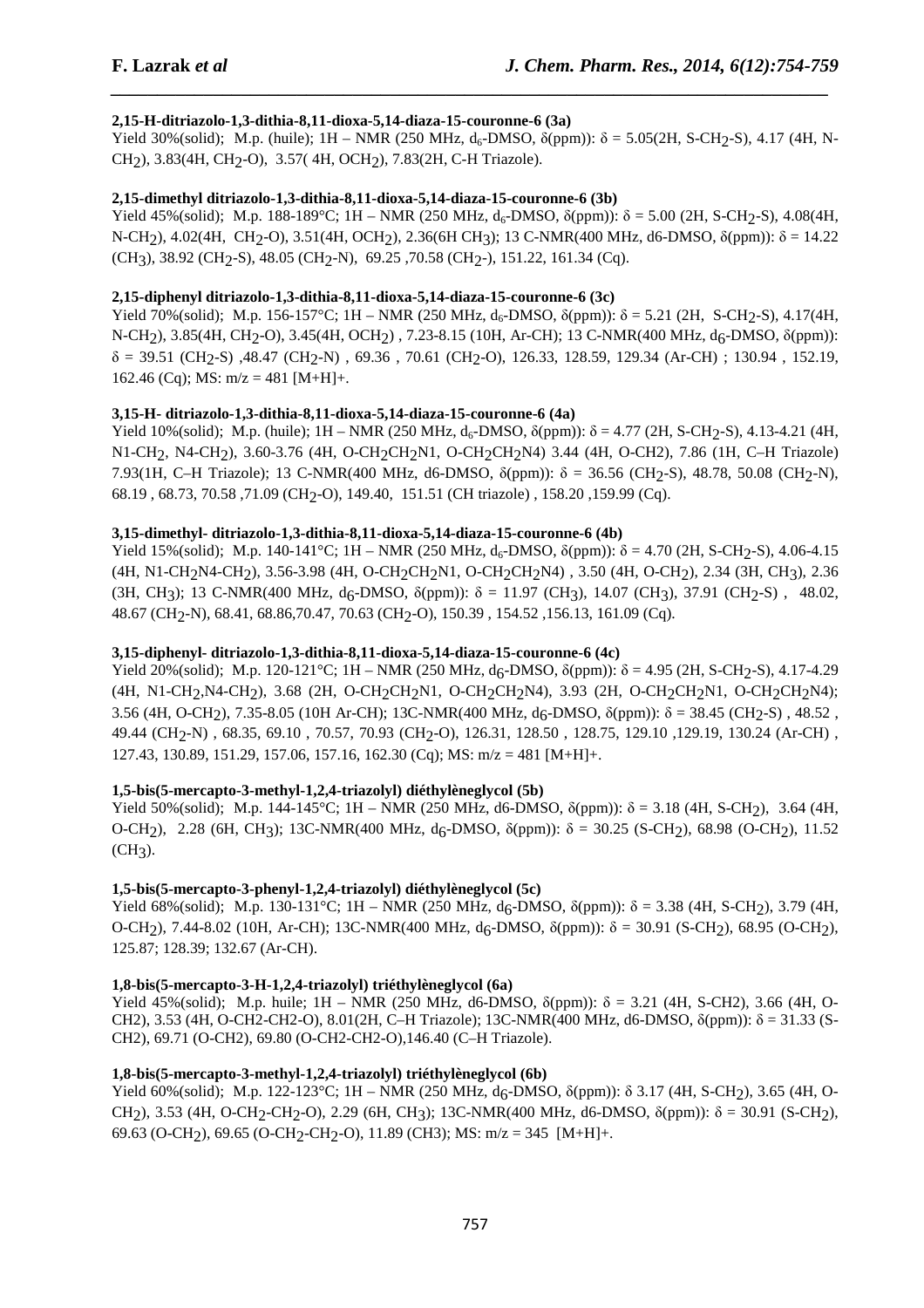# **1,8-bis(5-mercapto-3-phenyl-1,2,4-triazolyl) triéthylèneglycol (6c)**

Yield 75%(solid); M.p. 158-159°C; 1H – NMR (250 MHz, d6-DMSO, δ(ppm)): δ = 3.30 (4H, S-CH2), 3.81 (4H, O-CH<sub>2</sub>), 3.66 (4H, O-CH<sub>2</sub>-CH<sub>2</sub>-O), 7.33-8.01(10H, Ar-CH); 13C-NMR(400 MHz, d<sub>6</sub>-DMSO, δ(ppm)): δ = 32.51 (S-CH2), 69.85 (O-CH2), 70.59 (O-CH2-CH2-O) 126.42 ; 128.71;129.76 (Ar-CH).

*\_\_\_\_\_\_\_\_\_\_\_\_\_\_\_\_\_\_\_\_\_\_\_\_\_\_\_\_\_\_\_\_\_\_\_\_\_\_\_\_\_\_\_\_\_\_\_\_\_\_\_\_\_\_\_\_\_\_\_\_\_\_\_\_\_\_\_\_\_\_\_\_\_\_\_\_\_*

### **1,2,4-triazolo[2,3-h]-7,9-thiaza-11-couronne-4 (7a)**

Yield 70%(solid); M.p. 150°C; 1H – NMR (250 MHz, d<sub>6</sub>-DMSO,  $\delta$ (ppm)):  $\delta = 4.45$  (2H, N-CH<sub>2</sub>), 3.23(2H, S-CH2), 3.60-3.65 (2H, CH2-O), 3.96 (2H, CH2-O) 3.53(4H, O-CH2CH2-O), 7.96(1H, C-H Triazole); 13C-NMR(400 MHz, d<sub>6</sub>-DMSO,  $\delta$ (ppm)):  $\delta = 37.19$  (CH<sub>2</sub>-S), 48.36 (CH<sub>2</sub>-N), 68.94, 69.05, 69.23, 72.13 (CH<sub>2</sub>-O), 151.32 (C5 triazole), 152.49 (C3 triazole); MS: m/z = 215.

#### **3-phenyl-1,2,4-triazolo[2,3-h]-7,9-thiaza-11-couronne-4 (7c)**

Yield 65%(solid); M.p. 115°C; 1H – NMR (250 MHz, d6-DMSO,  $\delta$ (ppm)):  $\delta$  = 4.43 (2H, N-CH<sub>2</sub>), 3.22 (2H, S-CH2), 3.54 (2H,CH2-O) 3,97 (2H CH2-O), 3.60 (4H, O-CH2CH2-O), 7.37-8.10 (5H, Ar-CH); 13C-NMR(400 MHz,  $d_6$ -DMSO,  $\delta$ (ppm)):  $\delta = 37.49$  (S-CH<sub>2</sub>), 48.39 (N-CH<sub>2</sub>), 68.76, 69.12, 69.17, 72.19 (CH<sub>2</sub>-O), 126.33, 128.57, 129.35 (CH Ar), 130.89 (Cq Ar), 151.84 (C5 triazole), 162.91 (C3 triazole); MS: m/z = 291.

#### **4,17-dithia-8,15-diaza-bis[1,2,4-triazolo][3,2-e][2,3-o]-couronne-8 ( 8c)**

Yield 15%(solid); M.p. 161°C; 1H – NMR (250 MHz, d6-DMSO,  $\delta$ (ppm)):  $\delta = 4.34$  (4H, N-CH<sub>2</sub>), 3.40 (4H, S-CH<sub>2</sub>), 3.77-3.88 (8H, CH<sub>2</sub>-O), 3.57 (8H, O-CH<sub>2</sub>CH<sub>2</sub>-O), 7.37-8.04 (10H, Ar-CH); 13C-NMR(400 MHz, d<sub>6</sub>-DMSO, δ(ppm)): δ = 34.06 (S-CH<sub>2</sub>), 49.00 (N-CH<sub>2</sub>), 69.25, 69.95, 70.26, 71.10 (CH<sub>2</sub>-O), 126.22, 128.57, 129.20 (CH Ar), 131.02 (Cq Ar) 153.40 (C5 triazole), 161.82 (C3 triazole); MS: m/z = 582.

#### **RESULTS AND DISCUSSION**

The alkylation reaction of compounds 1a-c with half equivalent of dibromomethane used in the conditions of phase transfer catalysis in dimethylformamide in the presence of potassium carbonate gives the 1,1-bis (5-mercapto-3 alkyl (phenyl) -1,2,4-triazolyl) methane 2a-c. The action of dichlorotriethylene glycol was taken in stoichiometric amount of 2a-c in the same conditions at 70 ° C leads to a mixture of two isomers 3a-c major products and 4a-c minor products (scheme1).

The action of dihalo (di) triethylene glycol used in default on 1a-c, under the above conditions at room temperature. The reaction provided access to a single compound 5b-c and 6a-c in good yields (scheme2). Moreover, the action of a stoichiometric amount of glycol dichlorotriethylene 1a-c under the same conditions led to the isolation, after 24 hours of stirring at 70 ° C, of a single product type: 1,2,4-triazolo thiaza -11 7a-crown-4 when  $R = H$ . However, when R = C6H5, two compounds were isolated: one with 3-phenyl-1,2,4-triazolothiaza-11-crown-4 7c type, and the other with dithia tetraoxa diaza-22-crown-8 (8c) type (scheme3).

Note, secondly, that the **8c** compound can be isolated by another synthetic route, by reacting a stoichiometric amount of equimolar dihalogeno triethylene on 1,8-bis (5-mercapto-3-phenyl-1, 2,4-triazolyl) triethylene **6c** under the above conditions (scheme 4).

The isolated 7a, 7c, 8c compounds may have another structure involving the nitrogen atom at position 4 of the triazole cycle, the structures of compounds were established unambiguously by the results of the literature. Indeed, it has been shown that the sulfur atom is responsible for the first nucleophilic attack [26] against triethylene glycol and it is the reactivity of the nitrogens N1 or N4-H-H, which determines the structure of the isolated compound, this reactivity depends on the nature of the substituent at position 3 of the triazole nucleous [27], on the effect of the solvent [28] as well as the temperature of the reaction[29]. Furthermore, a cristalographique analysis with X-ray diffraction of compound 7a [30] shows that the cyclization reaction is regiospecific and it occurs on the nitrogen N1 of the triazole cycle.

#### **CONCLUSION**

The Main focus of this research work was to synthesize, characterize of the newly synthesized 1,2,4-triazole-5thione derivatives. Structures of synthesized compounds were confirmed by means of their IR,  ${}^{1}H$  NMR,  ${}^{13}C$  NMR and mass spectral.